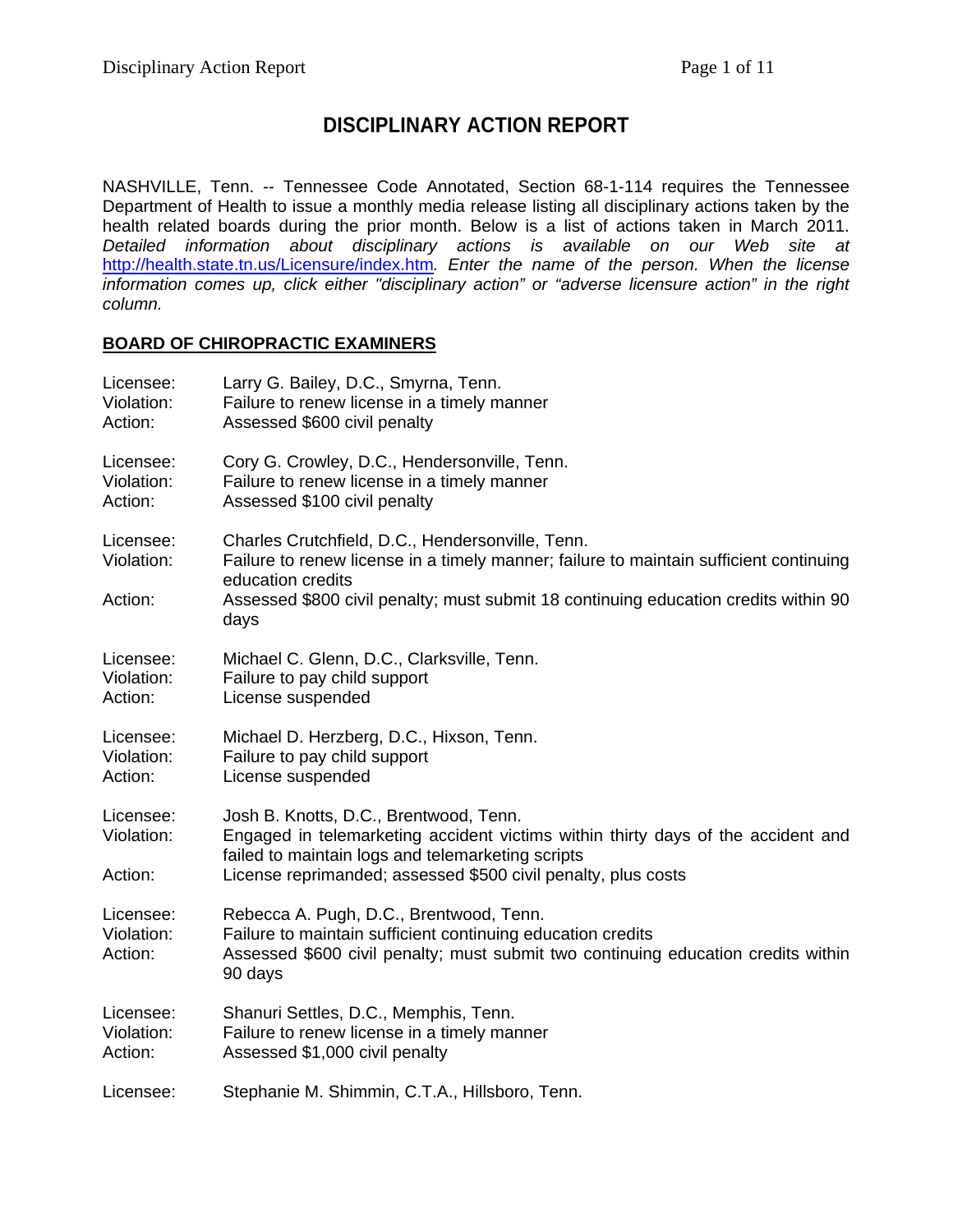| Violation:<br>Action:              | Failure to maintain sufficient continuing education credits<br>Assessed \$300 civil penalty; must submit six continuing education credits within<br>90 days                                   |
|------------------------------------|-----------------------------------------------------------------------------------------------------------------------------------------------------------------------------------------------|
| Licensee:<br>Violation:<br>Action: | Rock Wooster, D.C., Eads, Tenn.<br>Failure to maintain sufficient continuing education credits<br>Assessed \$600 civil penalty; must submit 12 continuing education credits within 90<br>days |

### **BOARD OF COMMUNICATION DISORDERS &SCIENCES**

| Licensee:<br>Violation:<br>Action: | Cheryl K. Bishop, Sp. Path. Aide, Sunbright, Tenn.<br>Failure to maintain sufficient continuing education credits<br>Assessed \$100 civil penalty; must submit six continuing education credits within<br>90 days   |
|------------------------------------|---------------------------------------------------------------------------------------------------------------------------------------------------------------------------------------------------------------------|
| Licensee:<br>Violation:<br>Action: | Susan U. Fernandez, Sp. Path., Pleasant View, Tenn.<br>Failure to maintain sufficient continuing education credits<br>Assessed \$100 civil penalty; must submit nine continuing education credits within<br>90 days |
| Licensee:<br>Violation:<br>Action: | Kristie W. Johnston, Audio., Knoxville, Tenn.<br>Failure to maintain sufficient continuing education credits<br>Assessed \$100 civil penalty; must submit three continuing education credits within<br>90 days      |
| Licensee:<br>Violation:<br>Action: | Tania L. McGaha, Sp. Path., Bartlett, Tenn.<br>Failure to maintain sufficient continuing education credits<br>Assessed \$100 civil penalty; must submit five continuing education credits within<br>90 days         |
| Licensee:<br>Violation:<br>Action: | Daniel R. White, Sp. Path., Allardt, Tenn.<br>Failure to maintain sufficient continuing education credits<br>Assessed \$100 civil penalty; must submit four continuing education credits within<br>90 days          |
| Licensee:<br>Violation:<br>Action: | Amy C. Young, Sp. Path., Nashville, Tenn.<br>Failure to maintain sufficient continuing education credits<br>Assessed \$100 civil penalty; must submit four continuing education credits within<br>90 days           |

# **BOARD OF DENTISTRY**

| Licensee:  | Ashley E. Irwin, D.A., Hohenwald, Tenn.                               |
|------------|-----------------------------------------------------------------------|
| Violation: | Guilty of a crime                                                     |
| Action:    | License placed on probation to run concurrent with criminal probation |
| Licensee:  | Jami L. Wilkerson, D.A., Nashville, Tenn.                             |
| Violation: | Guilty of a crime                                                     |
| Action:    | License placed on probation to run concurrent with criminal probation |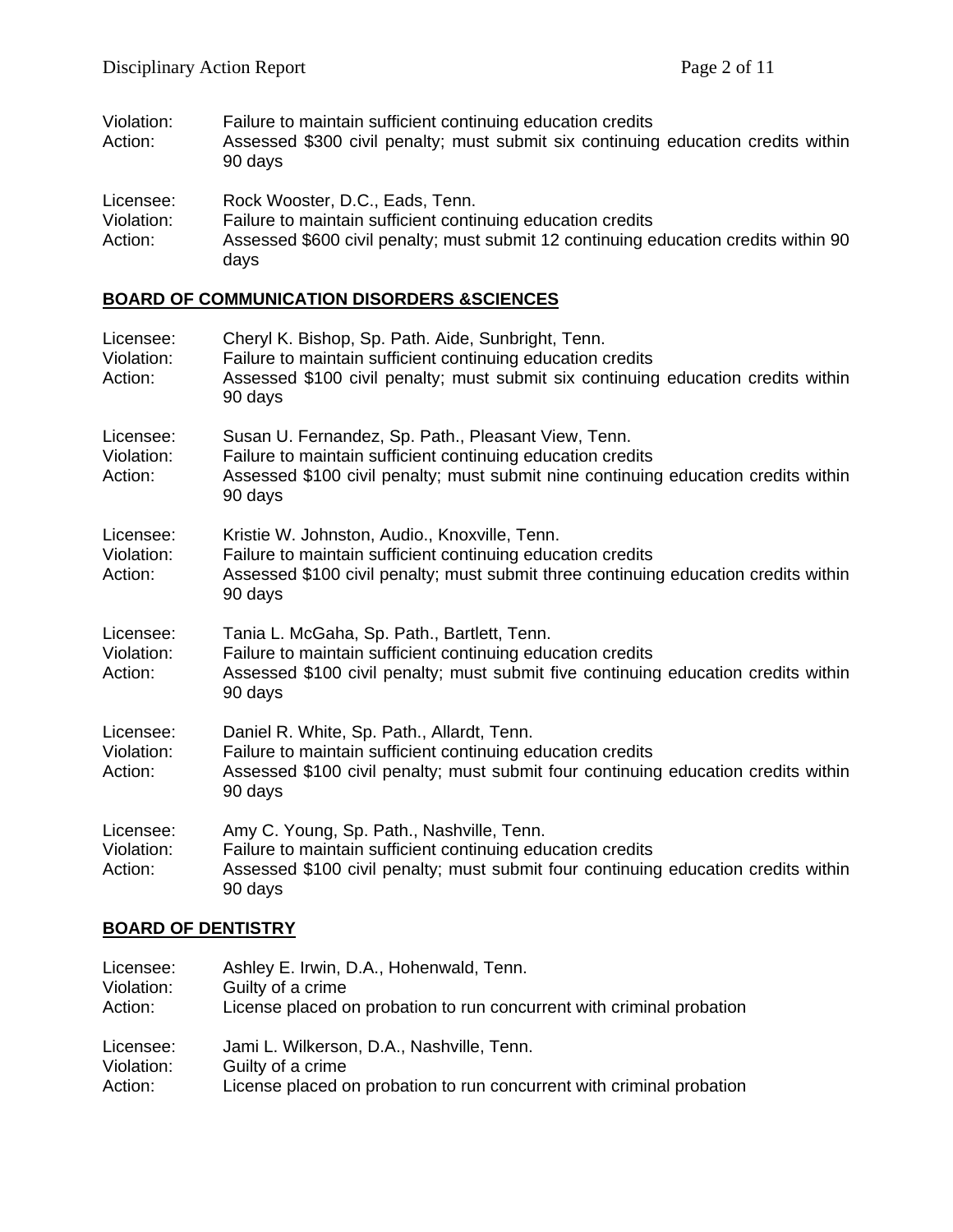## **BOARD OF EMERGENCY MEDICAL SERVICES**

| Licensee:<br>Violation: | Betty Ann Hamilton, EMT-P, Columbia, Tenn.<br>Making false or materially incorrect or inconsistent entries in any patient records or<br>in the records of any ambulance service, health care facility, school, institution or<br>other work place location |
|-------------------------|------------------------------------------------------------------------------------------------------------------------------------------------------------------------------------------------------------------------------------------------------------|
| Action:                 | License placed on probation for one year; must submit a three hour course in<br>airway management and a skills lab                                                                                                                                         |
| Licensee:               | David Howard, EMT-IV, Dunlap, Tenn.                                                                                                                                                                                                                        |
| Violation:              | Making false statements or representations, being quilty of fraud or deceit in<br>obtaining authorization                                                                                                                                                  |
| Action:                 | License placed on probation for one year; assessed \$100 civil penalty                                                                                                                                                                                     |
| Licensee:               | Rome Gregory, EMT-IV, Memphis, Tenn.                                                                                                                                                                                                                       |
| Violation:              | Positive drug screen                                                                                                                                                                                                                                       |
| Action:                 | License suspended; must meet certain terms and conditions                                                                                                                                                                                                  |

#### **BOARD OF HEARING INSTRUMENT SPECIALIST**

| Licensee:<br>Violation:<br>Action: | Joy M. Day, H.A.D., Johnson City, Tenn.<br>Failed to properly maintain sufficient continuing education credits<br>Assessed \$100 civil penalty; must submit 12 continuing education credits within 90<br>days |
|------------------------------------|---------------------------------------------------------------------------------------------------------------------------------------------------------------------------------------------------------------|
| Licensee:                          | Kathy A. Kiser, H.A.D., Knoxville, Tenn.                                                                                                                                                                      |
| Violation:                         | Failed to renew license in a timely manner                                                                                                                                                                    |

Action: Assessed \$1,085 civil penalty

#### **BOARD OF LICENSED PROFESSIONAL COUNSELORS, LICENSED MARITAL AND FAMILY THERAPIST AND LICENSED CLINICAL PASTORAL THERAPIST**

| Licensee:<br>Violation:<br>Action: | Clayton D. Bowers Jr., L.P.C., Memphis Tenn.<br>Failed to properly maintain sufficient continuing education credits<br>Assessed \$200 civil penalty; must submit 20 continuing education credits within<br>180 days           |
|------------------------------------|-------------------------------------------------------------------------------------------------------------------------------------------------------------------------------------------------------------------------------|
| Licensee:<br>Violation:<br>Action: | Shelley Burdine-Prevost, L.P.C., Chattanooga, Tenn.<br>Failed to properly maintain sufficient continuing education credits<br>Assessed \$200 civil penalty; must submit three continuing education credits within<br>180 days |
| Licensee:<br>Violation:<br>Action: | William Kerstetter, L.P.C., Monteagle, Tenn.<br>Failed to properly maintain sufficient continuing education credits<br>Assessed \$200 civil penalty; must submit ten continuing education credits within<br>180 days          |
| Licensee:<br>Violation:<br>Action: | Nancy Roberts, C.M. F.T., Nashville, Tenn.<br>Failed to properly maintain sufficient continuing education credits<br>Assessed \$200 civil penalty; must submit 20 continuing education credits within                         |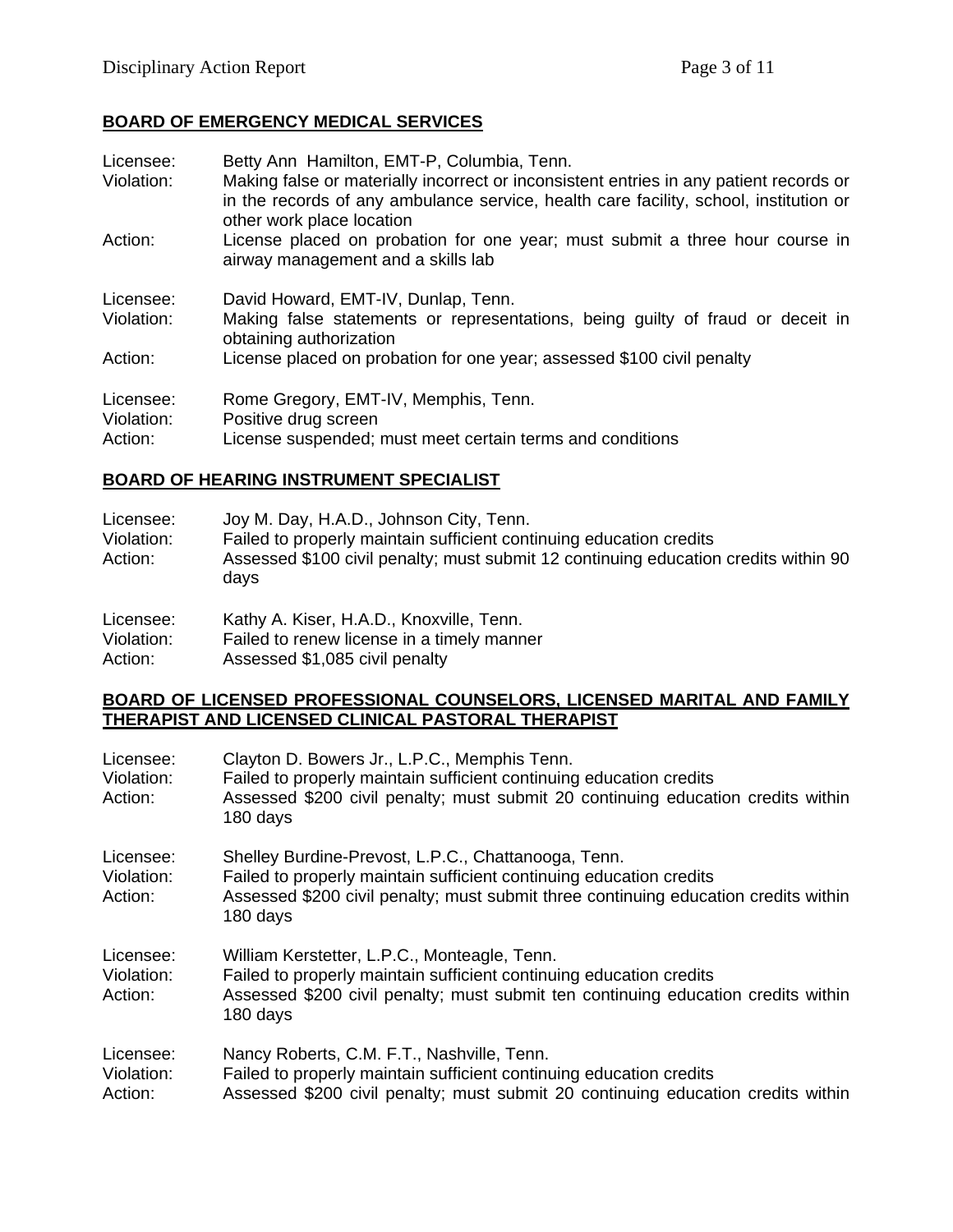180 days

| Licensee:<br>Violation:<br>Action: | Eva A. Saltz, L.P.C., Kingsport, Tenn.<br>Failed to properly maintain sufficient continuing education credits<br>Assessed \$200 civil penalty; must submit ten continuing education credits within<br>180 days      |
|------------------------------------|---------------------------------------------------------------------------------------------------------------------------------------------------------------------------------------------------------------------|
| Licensee:<br>Violation:<br>Action: | Tracy E. Steyer, L. M.F.T., Franklin, Tenn.<br>Failed to properly maintain sufficient continuing education credits<br>Assessed \$200 civil penalty; must submit 20 continuing education credits within<br>180 days  |
| Licensee:<br>Violation:<br>Action: | Ronald Swafford, L.P.C., Chattanooga, Tenn.<br>Failed to properly maintain sufficient continuing education credits<br>Assessed \$200 civil penalty; must submit ten continuing education credits within<br>180 days |

# **BOARD OF MASSAGE LICENSURE**

Licensee: Jennifer D. Depta, M.T., Ft. Campbell, Ky. Violation: Failed to pay student loan Action: License suspended

## **BOARD OF MEDICAL EXAMINERS**

| Licensee:<br>Violation:<br>Action: | Richard Adler, M.D., Copperhill, Tenn.<br>Under Federal indictment related to the dispensing of controlled substances<br>outside the scope of professional practice<br>License suspended                                                                                |
|------------------------------------|-------------------------------------------------------------------------------------------------------------------------------------------------------------------------------------------------------------------------------------------------------------------------|
| Licensee:<br>Violation:<br>Action: | Gregory Anderson, M.D., Memphis, Tenn.<br>Failed to properly maintain sufficient continuing education credits<br>Assessed \$830 civil penalty; must submit 20.75 continuing education credits within<br>180 days and an additional ten credits within two years         |
| Licensee:<br>Violation:<br>Action: | Deborah Barton, M.D., Knoxville, Tenn.<br>Dispensing of controlled substances in amounts and/or for durations not medically<br>necessary, advisable or justified for a diagnosed condition<br>License suspended; must meet certain terms and conditions; assessed costs |
| Licensee:<br>Violation:<br>Action: | Sterling R. Craig, M.D., Jackson, Tenn.<br>Failed to properly maintain sufficient continuing education credits<br>Assessed \$1,520 civil penalty; must submit 38 continuing education credits within<br>180 days and an additional ten credits within two years         |
| Licensee:<br>Violation:            | Rodney Dunham, M.D., Athens, Tenn.<br>Sexual misconduct with patients for which practitioner completed inpatient<br>treatment and is followed under a five year support contract by the Tennessee<br><b>Medical Foundation</b>                                          |
| Action:                            | License suspended for 17 months with credit given from the date of the summary<br>suspension action to be followed by minimum five years probation with terms, plus                                                                                                     |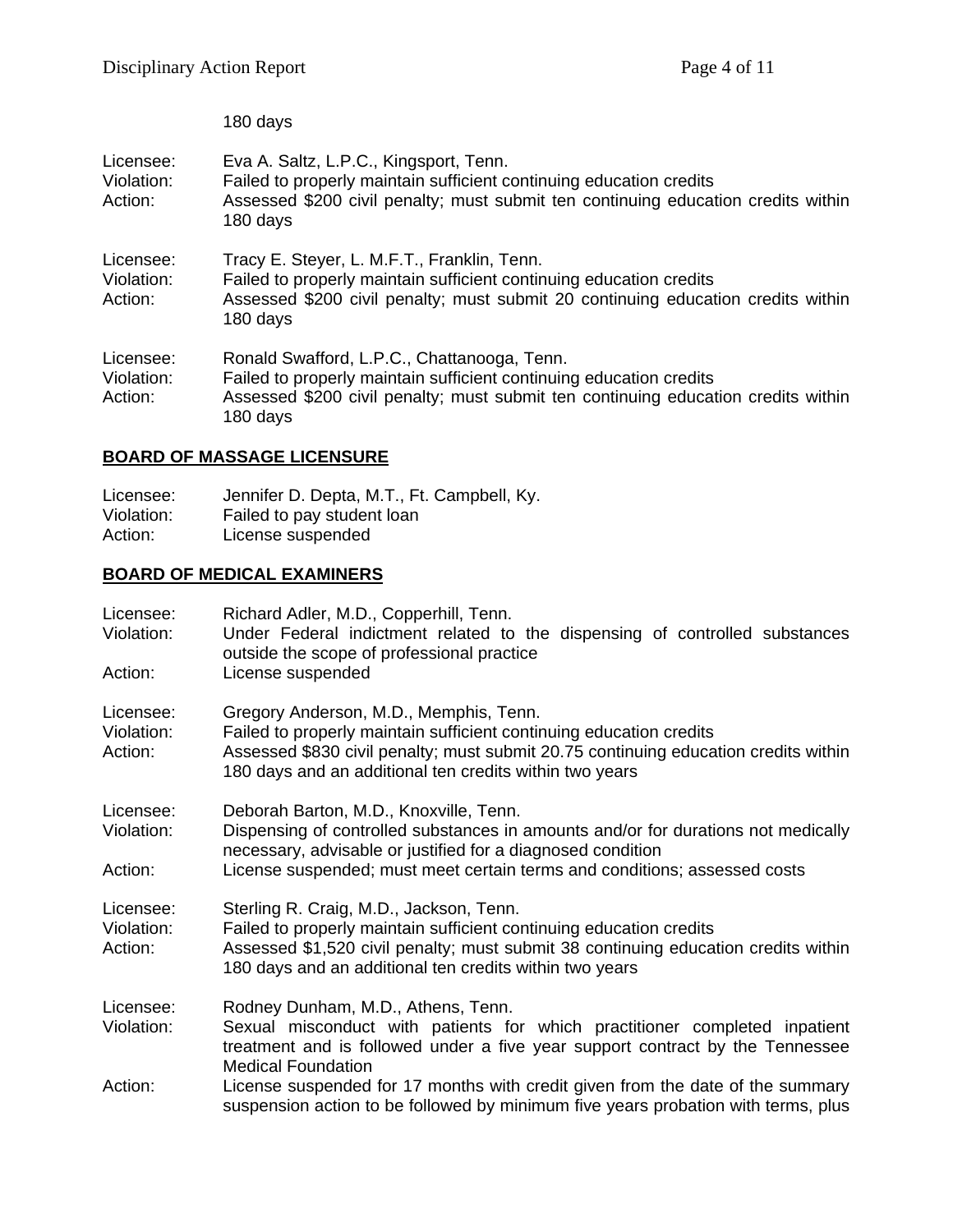|                                      | \$4,000 civil penalty and costs.                                                                                                                                                                                                                                                                                                          |
|--------------------------------------|-------------------------------------------------------------------------------------------------------------------------------------------------------------------------------------------------------------------------------------------------------------------------------------------------------------------------------------------|
| Licensee:<br>Violation:<br>Action:   | Julie R. Dunn, M.D., Nashville, Tenn.<br>Failed to perform diagnostic tests, institute treatment plans, or make appropriate<br>referrals and failed to monitor patients for signs of narcotics abuse and compliance<br>License placed on probation; must meet certain terms and conditions; assessed<br>\$1,700 civil penalty, plus costs |
| Licensee:<br>Violation:<br>Action:   | Pamela Callis Flowers, M.D. X-ray, Nesbit, Miss.<br>Failed to properly maintain sufficient continuing education credits<br>Assessed \$80 civil penalty; must submit four continuing education credits within<br>180 days                                                                                                                  |
| Individual:<br>Violation:<br>Action: | Tamral Guzman, Unlicensed., Maryville, Tenn.<br>Practicing without a license<br>Cease and desist any and all unlicensed practice of medicine; assessed costs                                                                                                                                                                              |
| Licensee:<br>Violation:<br>Action:   | Houston A. Kelly, M.D., Nashville, Tenn.<br>Failed to properly maintain sufficient continuing education credits<br>Assessed \$790 civil penalty; must submit 19.75 continuing education credits within<br>180 days and an additional ten credits within two years                                                                         |
| Licensee:<br>Violation:<br>Action:   | Martha Price Leonard, M.D., Nashville, Tenn.<br>Failed to properly maintain sufficient continuing education credits<br>Assessed \$700 civil penalty; must submit 17.5 continuing education credits within<br>180 days and an additional ten credits within two years                                                                      |
| Licensee:<br>Violation:<br>Action:   | Vickie R. Moore, M.D. X-ray, Lake Cormorant, Miss.<br>Failed to properly maintain sufficient continuing education credits<br>Assessed \$400 civil penalty; must submit 20 continuing education credits within<br>180 days and an additional ten credits within two years                                                                  |
| Licensee:<br>Violation:<br>Action:   | James E. Morrow, M.D., Chattanooga, Tenn.<br>Failed to properly maintain sufficient continuing education credits<br>Assessed \$540 civil penalty; must submit 13.5 continuing education credits within<br>180 days and an additional ten credits within two years                                                                         |
| Licensee:<br>Violation:<br>Action:   | Donna A. Newberry, M.D. X-ray, Wartburg, Tenn.<br>Failed to properly maintain sufficient continuing education credits<br>Assessed \$40 civil penalty; must submit two continuing education credits within<br>180 days                                                                                                                     |
| Licensee:<br>Violation:<br>Action:   | Michael A. Patterson, M.D., Germantown, Tenn.<br>Violation of board order<br>License revoked; assessed costs                                                                                                                                                                                                                              |
| Licensee:<br>Violation:<br>Action:   | Daniel J. Paul, M.D., Elizabethton, Tenn.<br>Action taken by the Commonwealth of Virginia<br>License reprimanded; assessed costs                                                                                                                                                                                                          |
| Licensee:                            | Elizabeth Reimers, M.D., Winchester, Tenn.                                                                                                                                                                                                                                                                                                |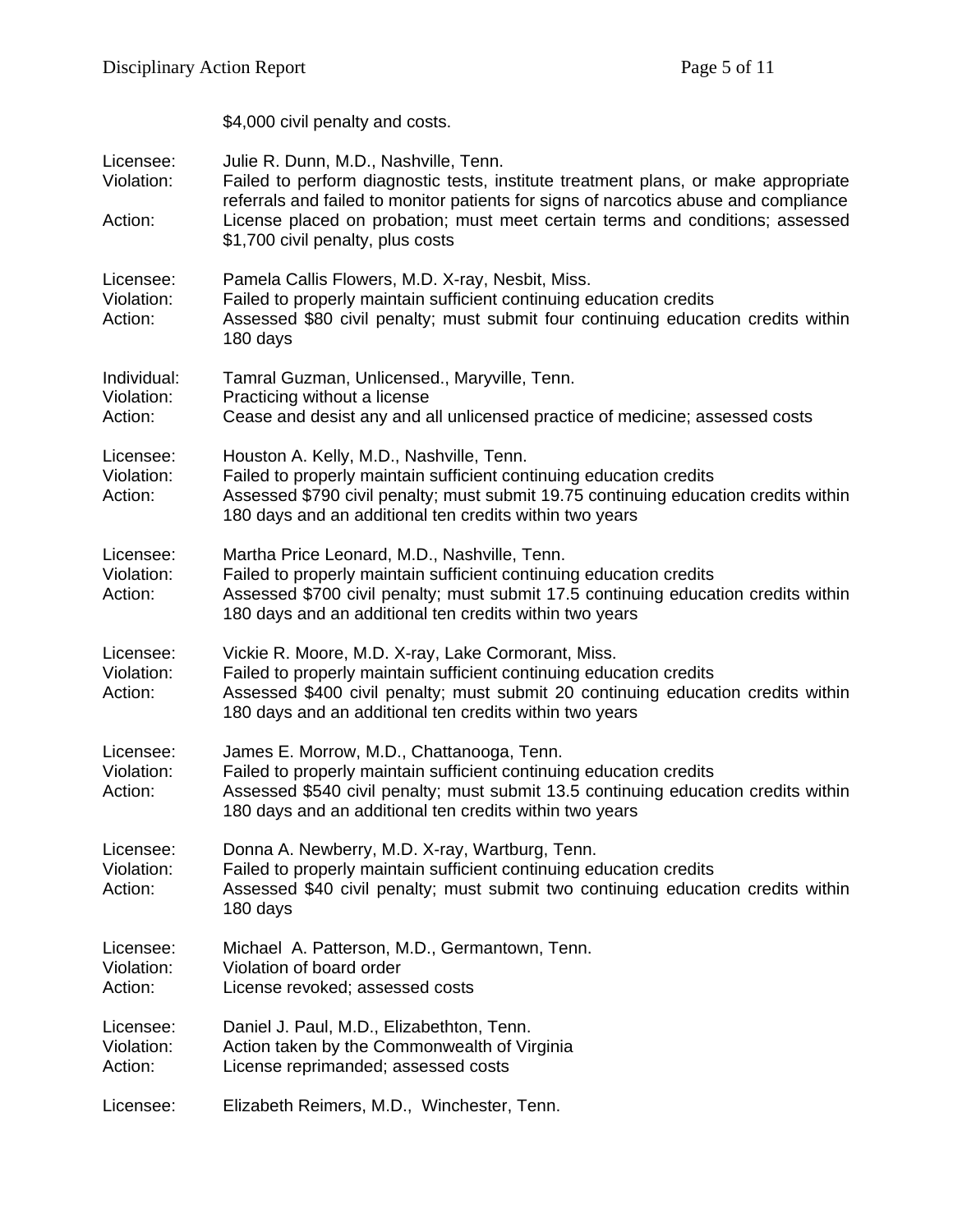| Violation:                         | Unprofessional conduct; gross malpractice, or a pattern of continued or repeated<br>malpractice, ignorance, negligence or incompetence in the course of medical<br>practice                                                                                                                                        |
|------------------------------------|--------------------------------------------------------------------------------------------------------------------------------------------------------------------------------------------------------------------------------------------------------------------------------------------------------------------|
| Action:                            | License permanently revoked; assessed \$20,000 civil penalty, plus costs                                                                                                                                                                                                                                           |
| Licensee:<br>Violation:<br>Action: | Steven M. Smith, M.D., Knoxville, Tenn.<br>Failed to properly maintain sufficient continuing education credits<br>Assessed \$1,520 civil penalty; must submit 38 continuing education credits within<br>180 days and an additional ten credits within two years                                                    |
| Individual:<br>Violation:          | Charles A. Walker, M.D., Paris, Tenn.<br>Treated family members as primary care physician, which included the prescribing<br>of controlled substances                                                                                                                                                              |
| Action:                            | License reprimanded; must meet certain terms and conditions; assessed \$3,000<br>civil penalty, plus costs                                                                                                                                                                                                         |
| Licensee:<br>Violation:<br>Action: | Susan Linen Warner, M.D., Nashville, Tenn.<br>Failed to properly maintain sufficient continuing education credits<br>Assessed \$1,600 civil penalty; must submit 40 continuing education credits within<br>180 days and an additional ten credits within two years                                                 |
| Licensee:<br>Violation:<br>Action: | Mitzi C. Williams, M.D. X-ray, Centerville, Tenn.<br>Failed to properly maintain sufficient continuing education credits<br>Assessed \$400 civil penalty; must submit 20 continuing education credits within<br>180 days and an additional ten credits within two years                                            |
| Licensee:<br>Violation:            | Harry A. Zain, M.D., Morristown, Tenn.<br>Sexual misconduct with a patient; unprofessional, dishonorable or unethical<br>conduct; dispensing, prescribing or otherwise distributing and controlled substance<br>or other drug to any person in violation of any law of the state or of the United<br><b>States</b> |
| Action:                            | License placed on probation for three years and until certain terms and conditions<br>are met; assessed \$7,500 civil penalty, plus costs                                                                                                                                                                          |

# **BOARD OF NURSING**

| Licensee:  | Lisa M. Bowman, R.N., Cookeville, Tenn.                     |
|------------|-------------------------------------------------------------|
| Violation: | Violation of board order                                    |
| Action:    | License revoked; assessed \$1,000 civil penalty, plus costs |
| Licensee:  | Deadrick A. Clayborn, R.N., Memphis, Tenn.                  |
| Violation: | Failed to pay child support                                 |
| Action:    | License suspended                                           |
| Licensee:  | Tammy L. Elliot, L.P.N., Bethal Springs, Tenn.              |
| Violation: | Failed to pay child support                                 |
| Action:    | License suspended                                           |
| Licensee:  | Bryson K. Gibbs, R.N., Antioch, Tenn.                       |
| Violation: | Failed to pay child support                                 |
| Action:    | License suspended                                           |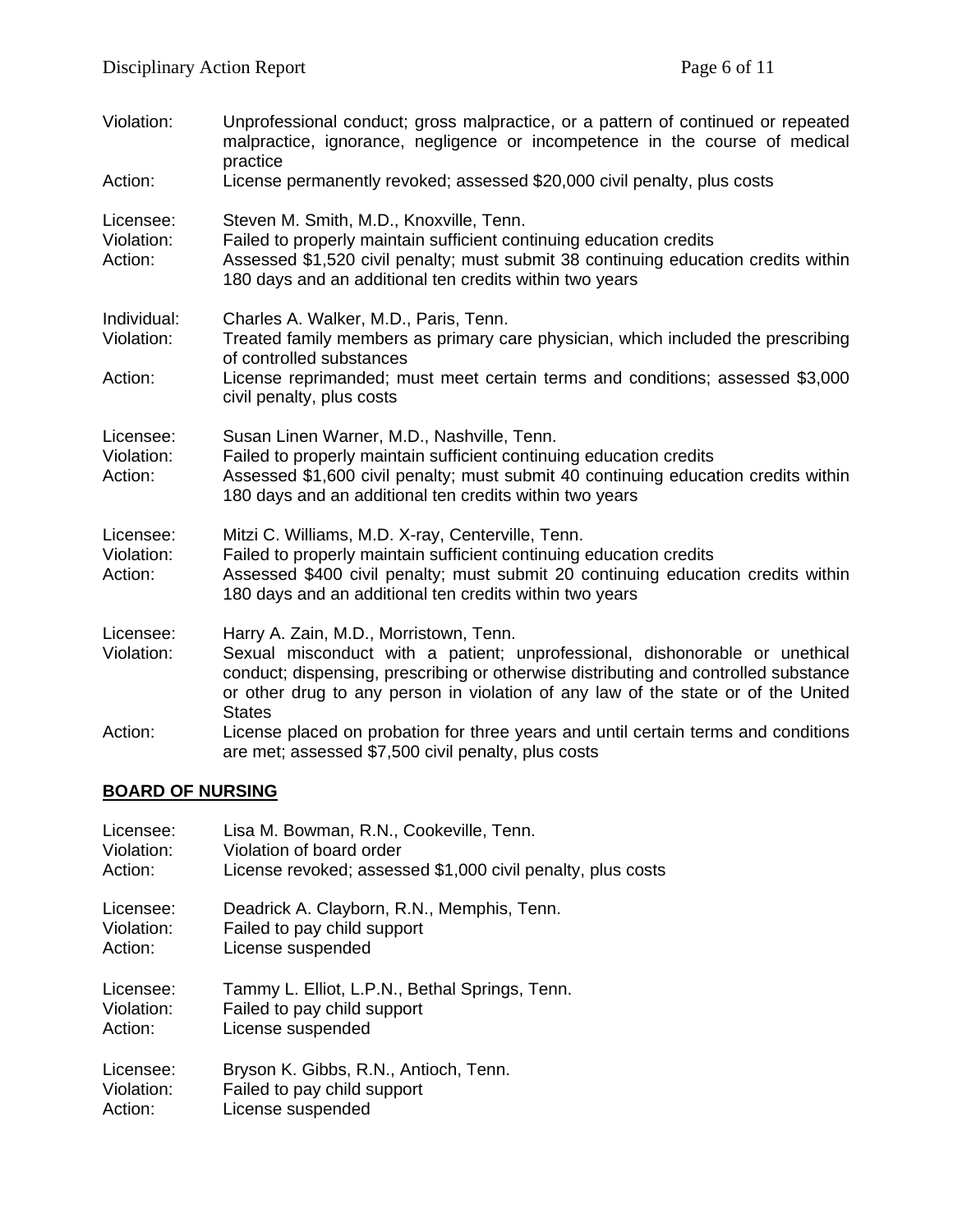| Licensee:               | Crystal P. Hensley, L.P.N., Trenton, Tenn.                                                                                                                                                                                                     |
|-------------------------|------------------------------------------------------------------------------------------------------------------------------------------------------------------------------------------------------------------------------------------------|
| Violation:              | Failed to pay child support                                                                                                                                                                                                                    |
| Action:                 | License suspended                                                                                                                                                                                                                              |
| Licensee:               | Kimberly D. Johnson L.P.N., Johnson City, Tenn.                                                                                                                                                                                                |
| Violation:              | Failed to pay child support                                                                                                                                                                                                                    |
| Action:                 | License suspended                                                                                                                                                                                                                              |
| Licensee:<br>Violation: | Linda K. Jones, R.N., Milan, Tenn.<br>Being under the influence of alcoholic beverages, or under the influence of drugs<br>which impair judgment while on duty in any health care facility, school institution or<br>other work place location |
| Action:                 | License revoked; assessed \$500 civil penalty, plus costs                                                                                                                                                                                      |
| Licensee:               | Lorenda L. Macyauski, L.P.N., Arlington, Tenn.                                                                                                                                                                                                 |
| Violation:              | Failed to pay child support                                                                                                                                                                                                                    |
| Action:                 | License suspended                                                                                                                                                                                                                              |
| Licensee:               | Kendra E. McKeehan, L.P.N., Johnson City, Tenn.                                                                                                                                                                                                |
| Violation:              | Failed to pay child support                                                                                                                                                                                                                    |
| Action:                 | License suspended                                                                                                                                                                                                                              |
| Licensee:               | Tamekio D Warren-Buntyn, L.P.N., Memphis, Tenn.                                                                                                                                                                                                |
| Violation:              | Failed to pay child support                                                                                                                                                                                                                    |
| Action:                 | License suspended                                                                                                                                                                                                                              |

## **BOARD OF OCCUPATIONAL THERAPY**

| Licensee:<br>Violation:<br>Action: | Lynn M. Bates, O.T., Madison, Tenn.<br>Failed to properly maintain sufficient continuing education credits<br>Assessed \$100 civil penalty; must submit two continuing education credits by the<br>end of the next calendar year                  |
|------------------------------------|---------------------------------------------------------------------------------------------------------------------------------------------------------------------------------------------------------------------------------------------------|
| Licensee:<br>Violation:<br>Action: | Nicole L. Drake, O.T., Talbot, Tenn.<br>Failed to properly maintain sufficient continuing education credits<br>Assessed \$100 civil penalty; must submit two continuing education credits by the<br>end of the next calendar year                 |
| Licensee:<br>Violation:<br>Action: | Rebecca L. Hafford, O.T.A., Beersheba Springs, Tenn.<br>Failed to properly maintain sufficient continuing education credits<br>Assessed \$100 civil penalty; must submit two continuing education credits by the<br>end of the next calendar year |
| Licensee:<br>Violation:<br>Action: | Lori A. Hoffman, O.T., Germantown, Tenn.<br>Failed to properly maintain sufficient continuing education credits<br>Assessed \$100 civil penalty; must submit two continuing education credits by the<br>end of the next calendar year             |
| Licensee:                          | Harley K. Lambert, O.T.A., Jamestown, Tenn.                                                                                                                                                                                                       |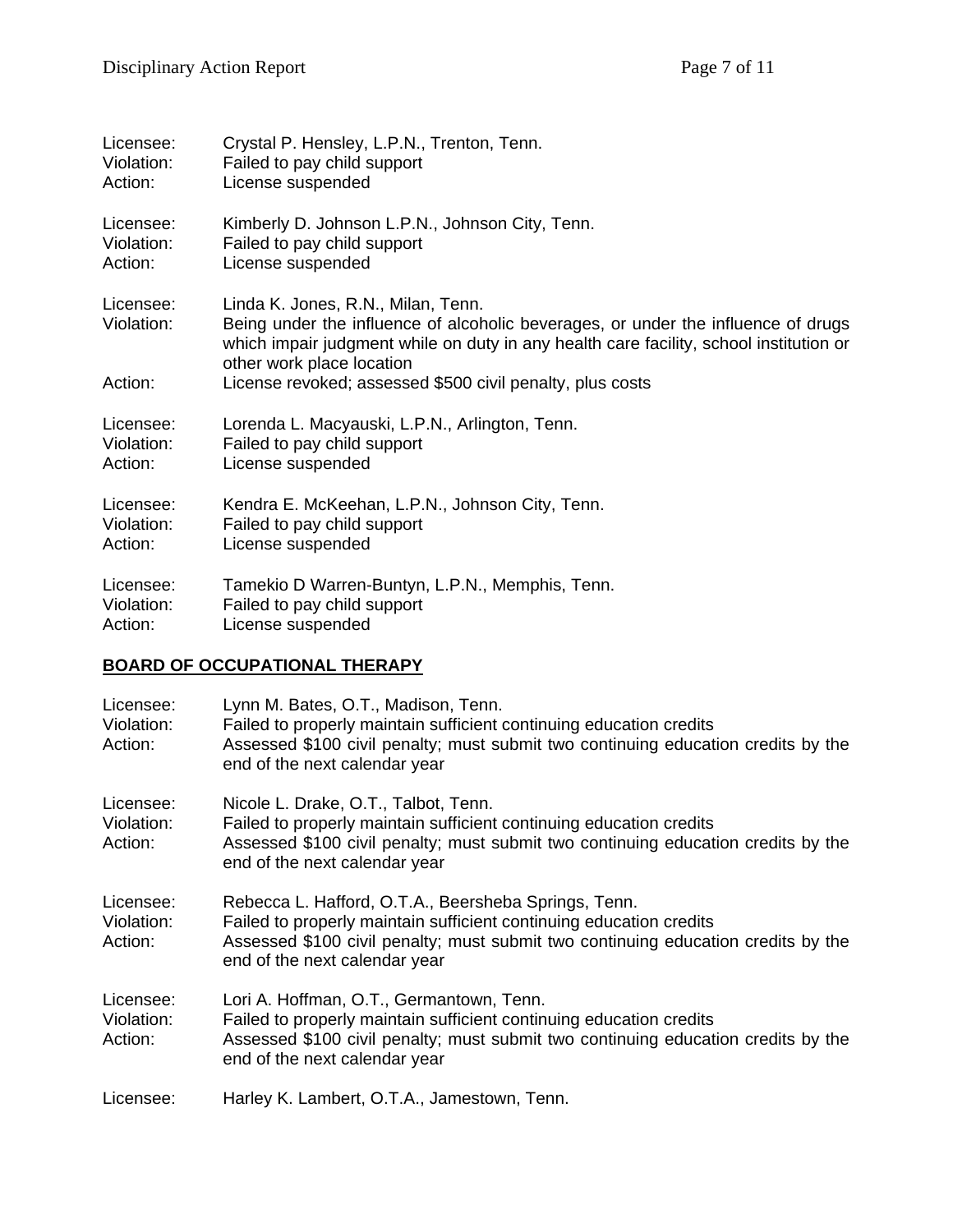| Violation:<br>Action:              | Failed to pay student loan<br>License suspended                                                                                                                                                                                               |
|------------------------------------|-----------------------------------------------------------------------------------------------------------------------------------------------------------------------------------------------------------------------------------------------|
| Licensee:<br>Violation:<br>Action: | Jennifer J. Larrivee, O.T., Memphis, Tenn.<br>Failed to properly maintain sufficient continuing education credits<br>Assessed \$100 civil penalty; must submit two continuing education credits by the<br>end of the next calendar year       |
| Licensee:<br>Violation:<br>Action: | Betty W. Lewis, O.T.A., Smithville, Tenn.<br>Failed to properly maintain sufficient continuing education credits<br>Assessed \$100 civil penalty; must submit two continuing education credits by the<br>end of the next calendar year        |
| Licensee:<br>Violation:<br>Action: | Joel J. McCormick, O.T.A., Jefferson City, Tenn.<br>Failed to properly maintain sufficient continuing education credits<br>Assessed \$100 civil penalty; must submit two continuing education credits by the<br>end of the next calendar year |
| Licensee:<br>Violation:<br>Action: | Jenny E. Rust, O.T., Old Hickory, Tenn.<br>Failed to properly maintain sufficient continuing education credits<br>Assessed \$100 civil penalty; must submit 18 continuing education credits by the<br>end of the next calendar year           |
| Licensee:<br>Violation:<br>Action: | Carla M. Williams, O.T., London, Tenn.<br>Failed to properly maintain sufficient continuing education credits<br>Assessed \$100 civil penalty; must submit two continuing education credits by the<br>end of the next calendar year           |
| Licensee:<br>Violation:<br>Action: | Cathy A. Wilkerson-Smith, O.T., Whitsett, N.C.<br>Failed to properly maintain sufficient continuing education credits<br>Assessed \$100 civil penalty; must submit two continuing education credits by the<br>end of the next calendar year   |

# **BOARD OF OSTEOPATHIC EXAMINATION**

| Licensee:  | Glenda Pettigrew, D.O. X-ray Op., Brownsville, Tenn.                                          |
|------------|-----------------------------------------------------------------------------------------------|
| Violation: | Failed to properly maintain sufficient continuing education credits                           |
| Action:    | Assessed \$80 civil penalty; must submit four continuing education credits within<br>180 days |

# **BOARD OF PHARMACY**

| Licensee:  | Brian M. Baskette, R.T., Memphis, Tenn.                                        |
|------------|--------------------------------------------------------------------------------|
| Violation: | Removed controlled substances without authorization from a licensed prescriber |
| Action:    | <b>Registration revoked</b>                                                    |
| Licensee:  | Angela R. Davis, R.T., Minor Hill, Tenn.                                       |
| Violation: | Removed controlled substances without authorization from a licensed prescriber |
| Action:    | <b>Registration revoked</b>                                                    |
| Licensee:  | Robert O. Henderson, Jr., D.Ph., Jackson, Tenn.                                |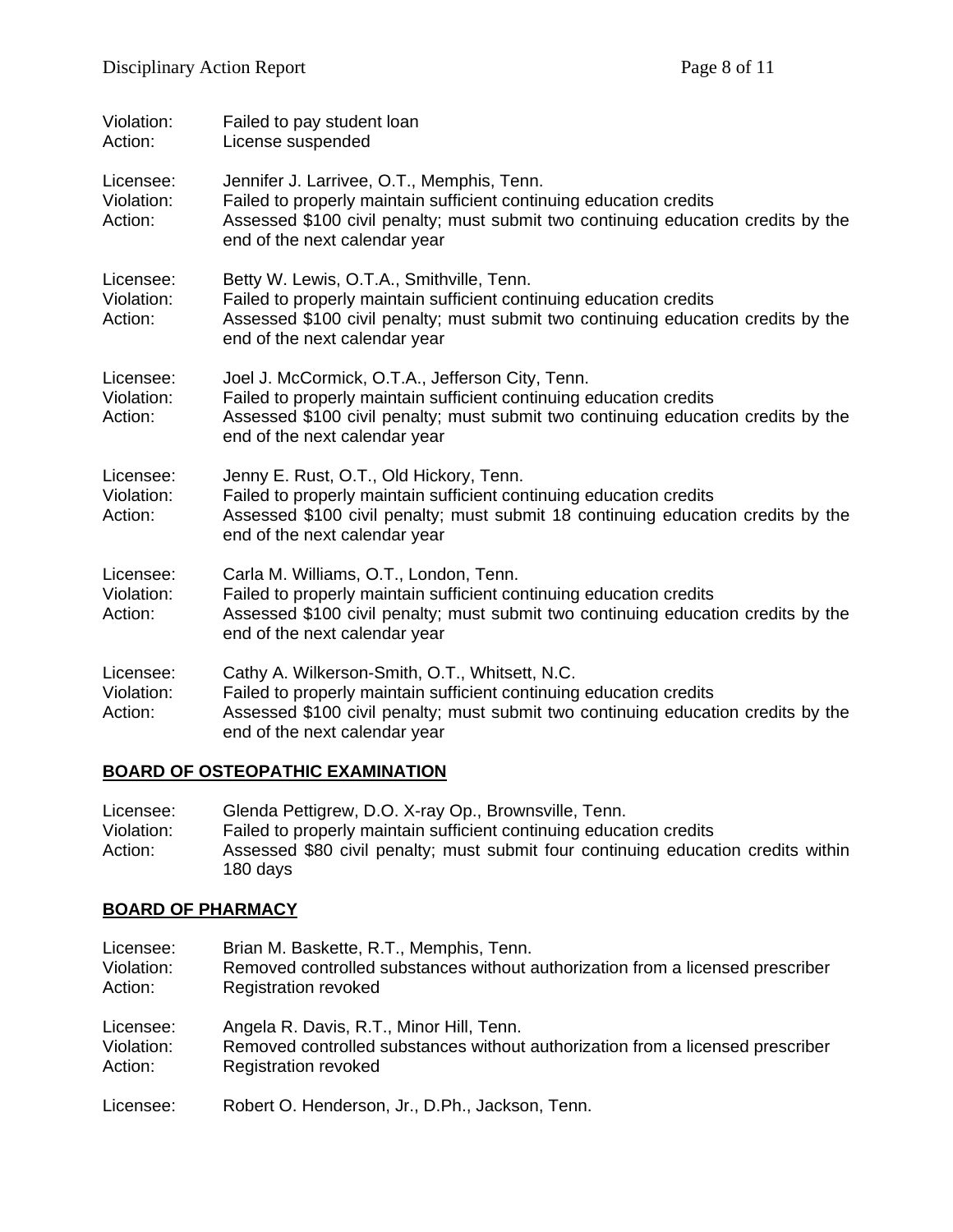| Violation:<br>Action:   | Failed to have and unlicensed person register as a pharmacy technician while<br>working as a licensed pharmacy technician<br>Assessed \$400 civil penalty |
|-------------------------|-----------------------------------------------------------------------------------------------------------------------------------------------------------|
| Licensee:<br>Violation: | Michael A. Hornick II, R.T., Knoxville, Tenn.<br>Created and dispensed prescriptions without authorization from a licensed<br>prescriber                  |
| Action:                 | License placed on probation for three years                                                                                                               |
| Licensee:               | Helen J. Kelly, R.T., Knoxville, Tenn.                                                                                                                    |
| Violation:              | Removed controlled substances without authorization from a licensed prescriber                                                                            |
| Action:                 | <b>Registration revoked</b>                                                                                                                               |
| Licensee:<br>Violation: | Kaneisha G. Lewis, R.T., Memphis, Tenn.<br>Removed controlled substances for resale without authorization from a licensed<br>prescriber                   |
| Action:                 | <b>Registration revoked</b>                                                                                                                               |
| Licensee:               | Jack A. Mayfield, D.Ph., Brentwood, Tenn.                                                                                                                 |
| Violation:              | Removed controlled substances without authorization from a licensed prescriber                                                                            |
| Action:                 | License revoked                                                                                                                                           |
| Licensee:               | Jessica L. Slaughter, R.T., Lebanon, Tenn.                                                                                                                |
| Violation:              | Removed controlled substances without authorization from a licensed prescriber                                                                            |
| Action:                 | <b>Registration revoked</b>                                                                                                                               |
| Licensee:               | Heather R. Vincent. D.Ph., Athens, Tenn.                                                                                                                  |
| Violation:              | Chemical dependency                                                                                                                                       |
| Action:                 | License revoked                                                                                                                                           |
| Licensee:               | Samuel A. Williams, R.T., Memphis, Tenn.                                                                                                                  |
| Violation:              | Removed controlled substances without authorization from a licensed prescriber                                                                            |
| Action:                 | License revoked                                                                                                                                           |

### **BOARD OF PSYCHOLOGY**

| Licensee:  | Darrell Smith, Ph.D., Brentwood, Tenn.       |
|------------|----------------------------------------------|
| Violation: | Action taken by the Commonwealth of Kentucky |
| Action:    | License voluntarily surrendered/revoked      |

# **ABUSE REGISTRY**

| Individual: | Beatrice Aluoch, not provided   |
|-------------|---------------------------------|
| Abuse:      | Theft/Misappropriation          |
| Profession: | Caregiver                       |
| Individual: | Randy Fox, Johnson City, Tenn.  |
| Abuse:      | Neglect                         |
| Profession: | <b>Direct Support Staff</b>     |
| Individual: | James Jeigula, Nashville, Tenn. |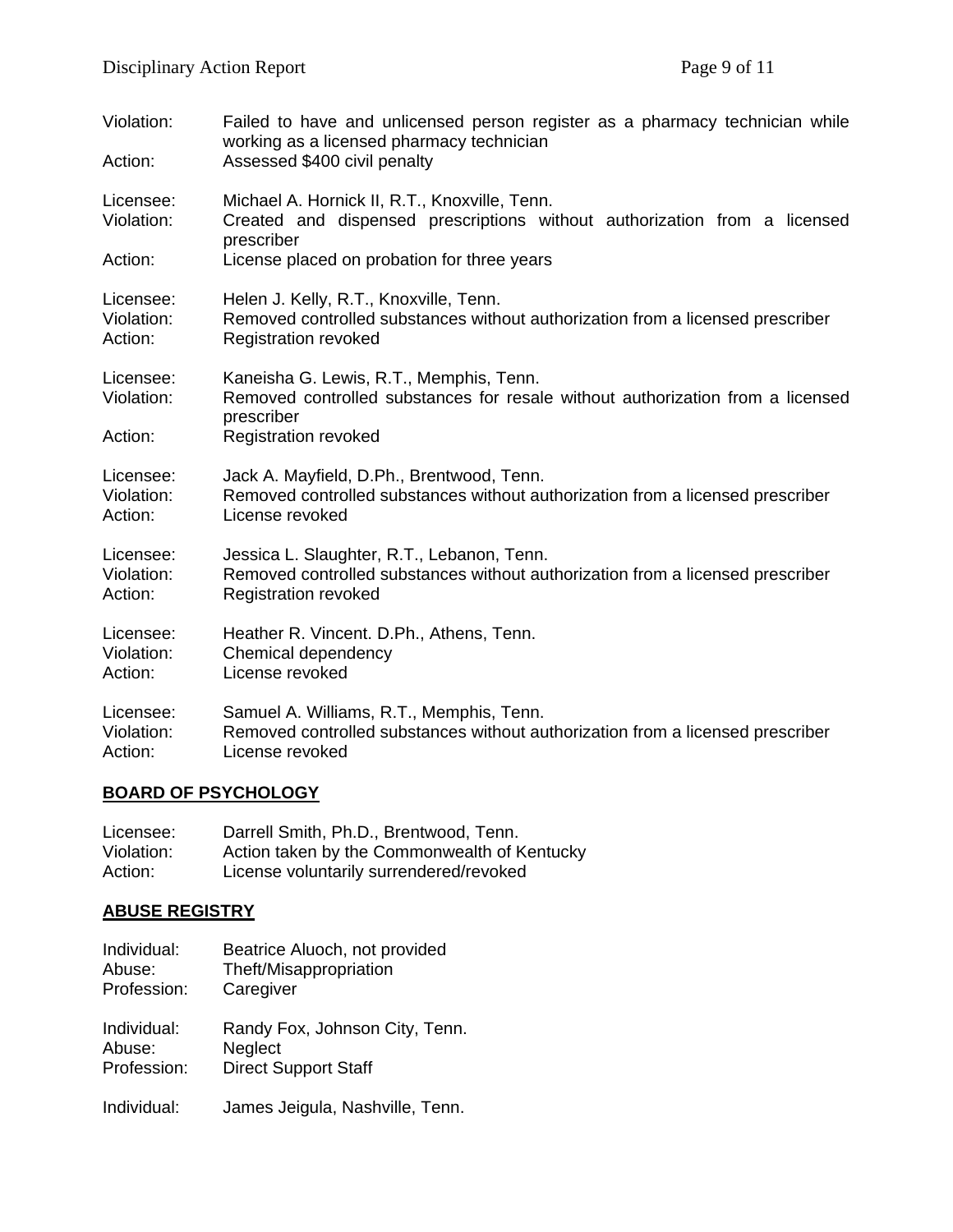| Abuse:      | Misappropriation/Verbal/Neglect              |
|-------------|----------------------------------------------|
| Profession: | <b>Direct Support Staff</b>                  |
| Individual: | Doran Jones, Memphis, Tenn.                  |
| Abuse:      | Misappropriation/Neglect                     |
| Profession: | <b>Direct Support Staff</b>                  |
| Individual: | Jason Michael Jordan, Jamestown, Tenn.       |
| Abuse:      | Misappropriation/Neglect                     |
| Profession: | <b>Habilitation Training Specialist</b>      |
| Individual: | Linda Lymon, Nashville, Tenn.                |
| Abuse:      | Misappropriation                             |
| Profession: | <b>Service Coordinator</b>                   |
| Individual: | Gaston Nduwimana, Nashville, Tenn.           |
| Abuse:      | Physical/Neglect                             |
| Profession: | Developmental Technician                     |
| Individual: | Karen Pantuso, Lenior City, Tenn.            |
| Abuse:      | Physical/Verbal/Emotional                    |
| Profession: | <b>Direct Support Staff</b>                  |
| Individual: | Ola Perry, Jackson, Tenn.                    |
| Abuse:      | Emotional                                    |
| Profession: | Direct Support Staff/CNA (revoked)           |
| Individual: | Shannon Poe, Crossville, Tenn.               |
| Abuse:      | Neglect                                      |
| Profession: | <b>Direct Support Staff</b>                  |
| Individual: | Kathy Walker Reid, Memphis, Tenn.            |
| Abuse:      | Misappropriation                             |
| Profession: | <b>Direct Support Staff</b>                  |
| Individual: | Angel Rvker, Oak Ridge, Tenn.                |
| Abuse:      | Neglect                                      |
| Profession: | <b>Direct Support Staff</b>                  |
| Individual: | Montrell Shantavious Tomlin, Bartlett, Tenn. |
| Abuse:      | <b>Physical/Emotional</b>                    |
| Profession: | <b>Direct Support Staff</b>                  |
| Individual: | Andraico Sheard, Bartlett, Tenn.             |
| Abuse:      | Neglect                                      |
| Profession: | <b>Direct Support Staff</b>                  |
| Individual: | Eliza Smith, Nashville, Tenn.                |
| Abuse:      | Misappropriation                             |
| Profession: | Clerk <sub>2</sub>                           |